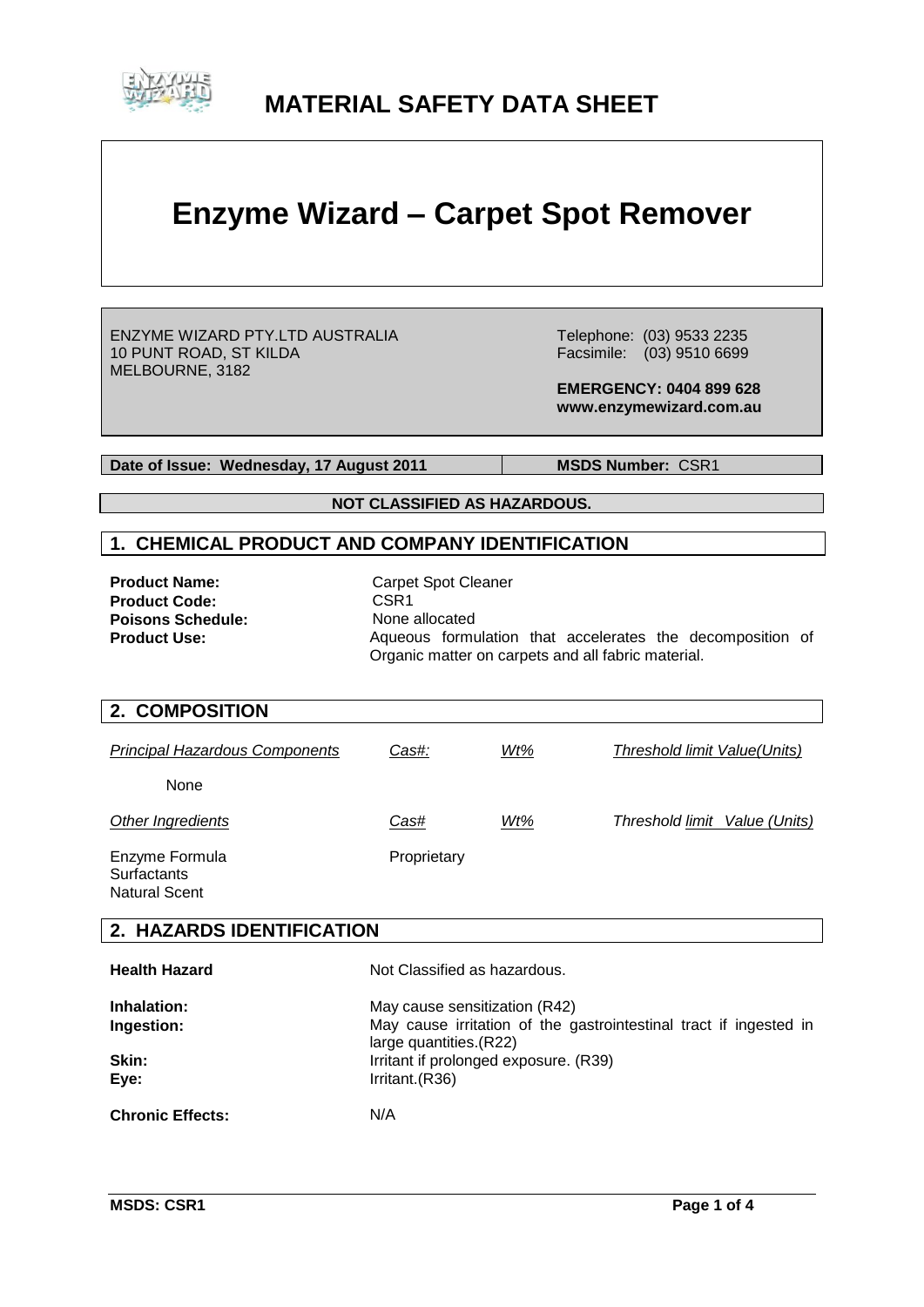# **3. FIRST AID MEASURES**

| <b>First Aid</b><br>Inhalation:<br>Ingestion:<br>Skin:           | Remove victim to fresh air. Call a physician immediately. (S63)<br>Rinse mouth with water. Give water to drink. DO NOT induce<br>vomiting (S62)<br>Wash contaminated skin with plenty of water.<br>Remove                    |
|------------------------------------------------------------------|------------------------------------------------------------------------------------------------------------------------------------------------------------------------------------------------------------------------------|
| Eve:<br><b>First Aid Facilities:</b><br><b>Advice to Doctor:</b> | contaminated clothing and wash before re-use. (S28)<br>Hold eyes open, flood with water for at least fifteen minutes.<br>Seek medical attention if irritation persists. (S26)<br>Eye wash station.<br>Treat symptomatically. |

# **4. FIRE FIGHTING MEASURES**

**Flash Point:** Not applicable<br> **Flammable Limits:** Not applicable **Flammable Limits:** LEL: Not applicable **Fire/Explosion Hazards: Fire Fighting Media:**

Not a fire risk. Any means to subdue surrounding fire **Flammability:** Not flammable, not combustible. **Decomposition Temp:** This product may decompose when heated to temperatures above its boiling point.

# **5. ACCIDENTAL RELEASE MEASURES**

**Spills & Disposal:** Slippery when spilt. Clean up immediately to avoid further accidents. Wear protective equipment to avoid skin and eye contact. Contain spilled material using sand or earth. Transfer spilled material to suitable containers for re-use or disposal. Clean spill with mop or rag. Secure area with warning of slippery floor.(S35)

### **6. HANDLING AND STORAGE**

| <b>Precautions to be taken in</b> | Store in the original container in a cool, dry place out of direct |
|-----------------------------------|--------------------------------------------------------------------|
| Storage:                          | sunlight. Keep container closed when not in use. (S3/S7)           |

# **7. EXPOSURE CONTROLS, PERSONAL PROTECTION**

| <b>Exposure Standards:</b><br><b>Personal Protective Equipment</b> | None established for this product.                                                                                                                                 |
|--------------------------------------------------------------------|--------------------------------------------------------------------------------------------------------------------------------------------------------------------|
| <b>Eye/Face Protection:</b>                                        | Wear close fitting goggles or face shield when there is potential<br>for eye contact with the undiluted material. (S39)                                            |
| <b>Skin Protection:</b>                                            | Wear PVC or rubber gloves. (S37)                                                                                                                                   |
| <b>Clothing:</b>                                                   | No special requirements.                                                                                                                                           |
| <b>Eng. Controls:</b>                                              | Use in a well-ventilated area. (S51)                                                                                                                               |
| <b>Work/Hygienic Practices:</b>                                    | Always wash hands before smoking, eating or using the toilet.<br>Wash contaminated clothing and other protective equipment<br>before storing or re-using.(S20/S21) |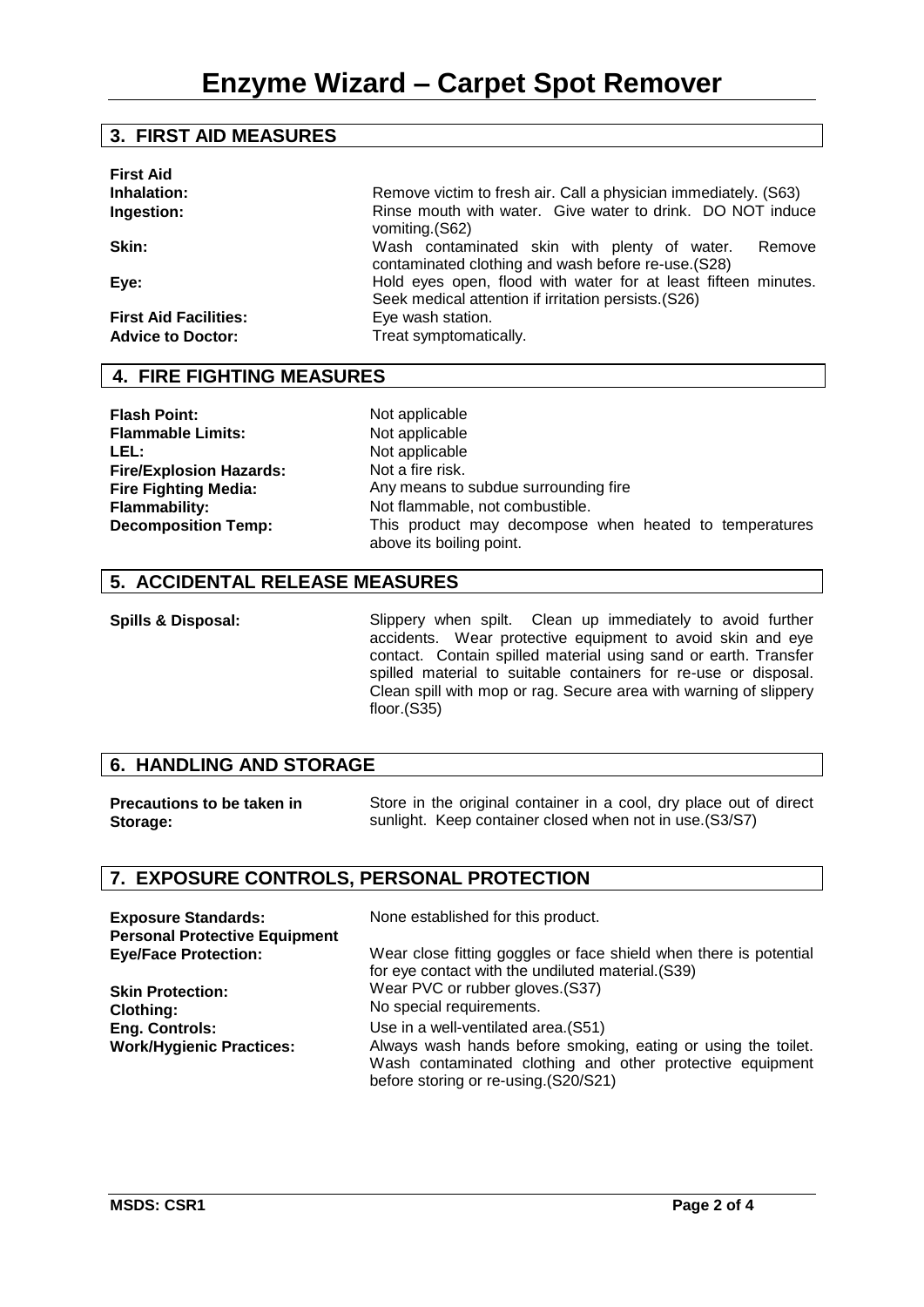# **8. PHYSICAL AND CHEMICAL PROPERTIES**

| Appearance:                            | <b>Clear Viscous Solution</b> |
|----------------------------------------|-------------------------------|
| Odour:                                 | neutral                       |
| <b>Boiling Point:</b>                  | >100 degrees Celsius          |
| <b>Solubility in Water:</b>            | Miscible in all proportions   |
| <b>Solubility in Organic Solvents:</b> | N/A                           |
| Specific Gravity ( $H_2O=1$ ):         | $1.0 - 1.08$                  |
| pH:                                    | $3 - 8$                       |
| Viscosity $(20^{\circ}C)$ :            | N/A                           |
| <b>Vapour Pressure:</b>                | N/A                           |

#### **9. STABILITY AND REACTIVITY**

| Stability:                           | Y، |
|--------------------------------------|----|
| <b>Hazardous Polymerization:</b>     | W  |
| <b>Incompatibility (Materials to</b> |    |
| Avoid):                              | N٥ |

es. Stable under normal conditions of storage and use. **Hill not occur. None** 

o dangerous reactions known under normal conditions of use.

# **10. TOXICOLOGICAL INFORMATION**

|  | <b>Toxicology Information:</b> |
|--|--------------------------------|
|--|--------------------------------|

**Toxicology Information:** Acute Oral: LD 50: >10Kg/Kg Skin: Not a primary irritant.

# **11. ECOLOGICAL INFORMATION**

**Biodegradability:** 82% in 14 days **Aquatic Toxicity:** N/A

# **12. DISPOSAL CONSIDERATIONS**

**WASTE FROM RESIDUES CONTAMINATED PACKAGING Decontamination/cleaning: Destruction/Disposal:**

**Destruction/Disposal:** Dispose of materials or solid residues at a licensed site.(S56)

Rinse with water. Recycle following cleaning or dispose of at an authorised site. **Note:** The user's attention is drawn to the possible existence of local regulations regarding disposal.

### **13. TRANSPORT INFORMATION**

**None allocated None allocated DG Class:** None allocated **Not applicable None allocated Packaging Group:** None allocated **Not applicable Not applicable**